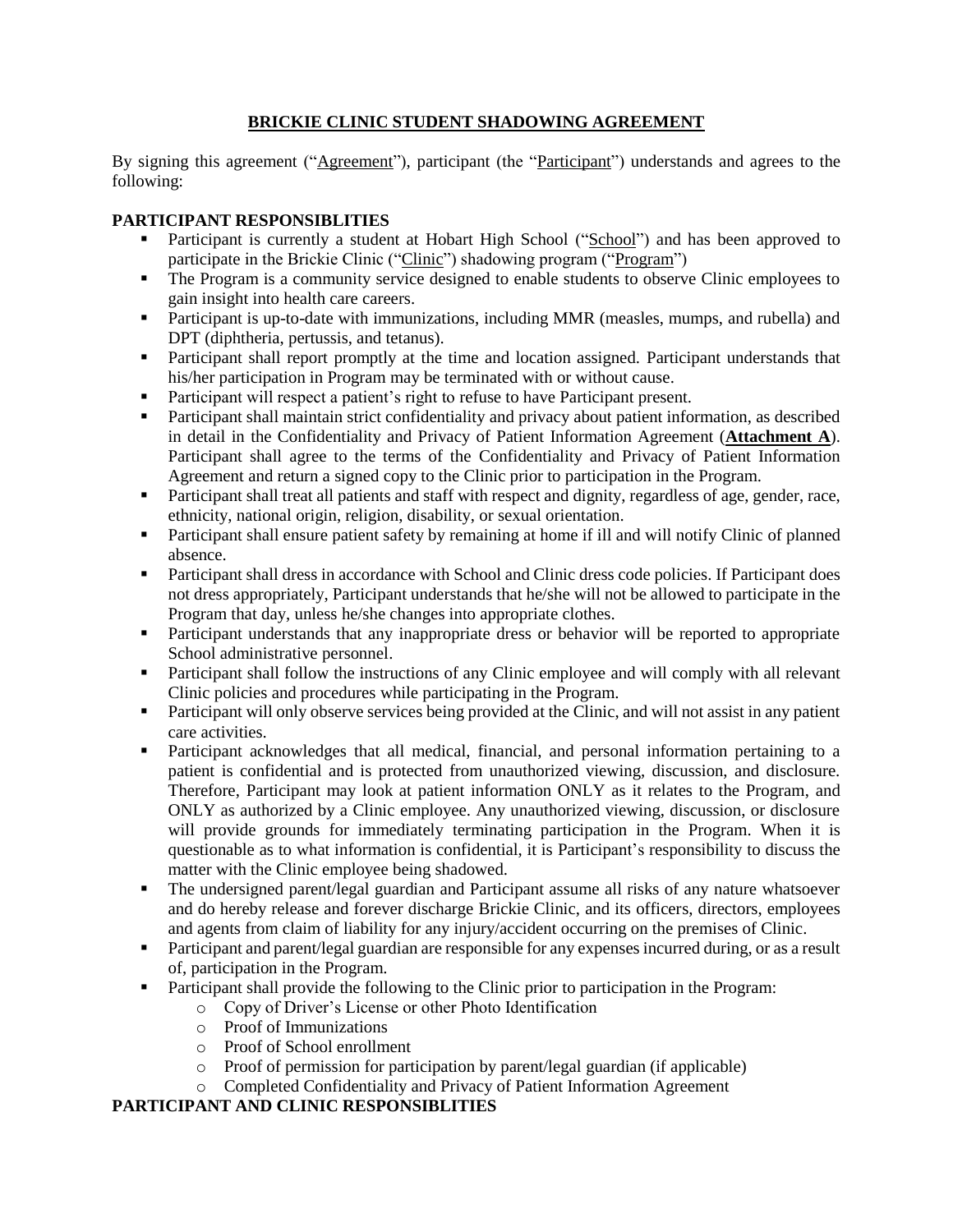- This Agreement is between the undersigned parent/legal guardian Participant, and Clinic.
- In the event of an emergency, Participant's parent/legal guardian shall be notified by Clinic.
- **Participant and Clinic agree that Participant is not an agent, employee, or independent contractor** of Clinic.
- School rules shall apply to participants and any violations shall be reported to School Administration,

**The parties have executed this Agreement effective as of the last day and year indicated below.** 

\_\_\_\_\_\_\_\_\_\_\_\_\_\_\_\_\_\_\_\_\_\_\_\_\_\_\_\_\_\_\_\_\_\_ \_\_\_\_\_\_\_\_\_\_\_\_\_\_\_\_\_\_\_\_

\_\_\_\_\_\_\_\_\_\_\_\_\_\_\_\_\_\_\_\_\_\_\_\_\_\_\_\_\_\_\_\_\_\_ \_\_\_\_\_\_\_\_\_\_\_\_\_\_\_\_\_\_\_\_

Participant Signature Date

Participant Legal Guardian/Parent Signature Date

\_\_\_\_\_\_\_\_\_\_\_\_\_\_\_\_\_\_\_\_\_\_\_\_\_\_\_\_\_\_\_\_\_\_ \_\_\_\_\_\_\_\_\_\_\_\_\_\_\_\_\_\_\_\_ Brickie Clinic Representative Signature Date